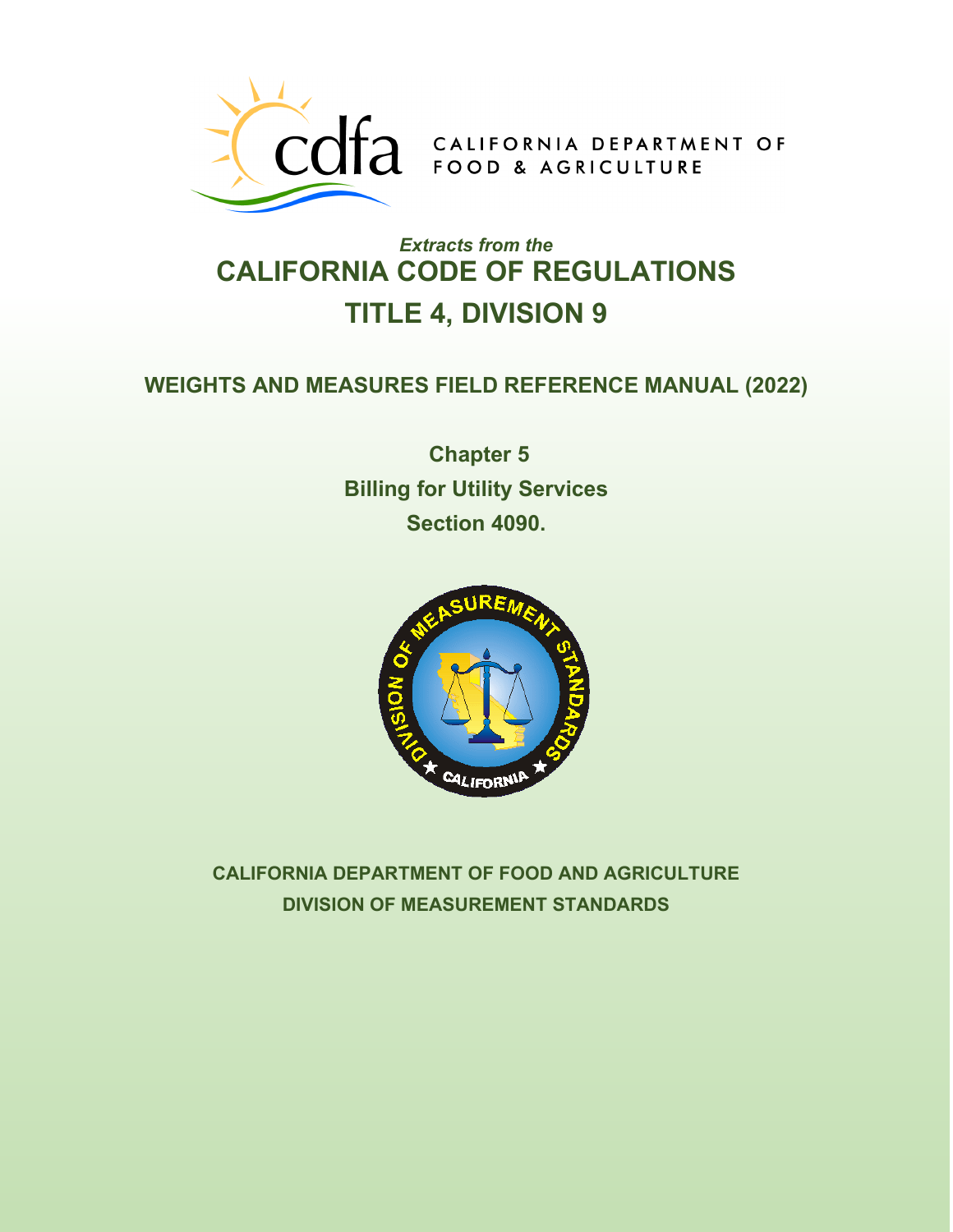## **DISCLAIMER**

This document represents the Division of Measurement Standards' field manual for enforcing regulations pertaining to weights and measures in California. This field manual is not to be considered as the official Code of Regulations, as published by Barclays Law Publishers.

To find the latest online version of the California Code of Regulations (CCR) Title 4, Division 9, visit the California Office of Administration Law (OAL) at:

**<http://ccr.oal.ca.gov/linkedslice/default.asp?SP=CCR-1000&Action=Welcome>**

The CCR may also be accessed at **<http://oal.ca.gov/>** by selecting the link Titled "California Code of Regulations" under the list of "Sponsored Links" in the left column on the OAL Home page.

For information concerning the contents of this document, please contact the Division of Measurement Standards by e-mail at **[dms@cdfa.ca.gov](mailto:dms@cdfa.ca.gov)**.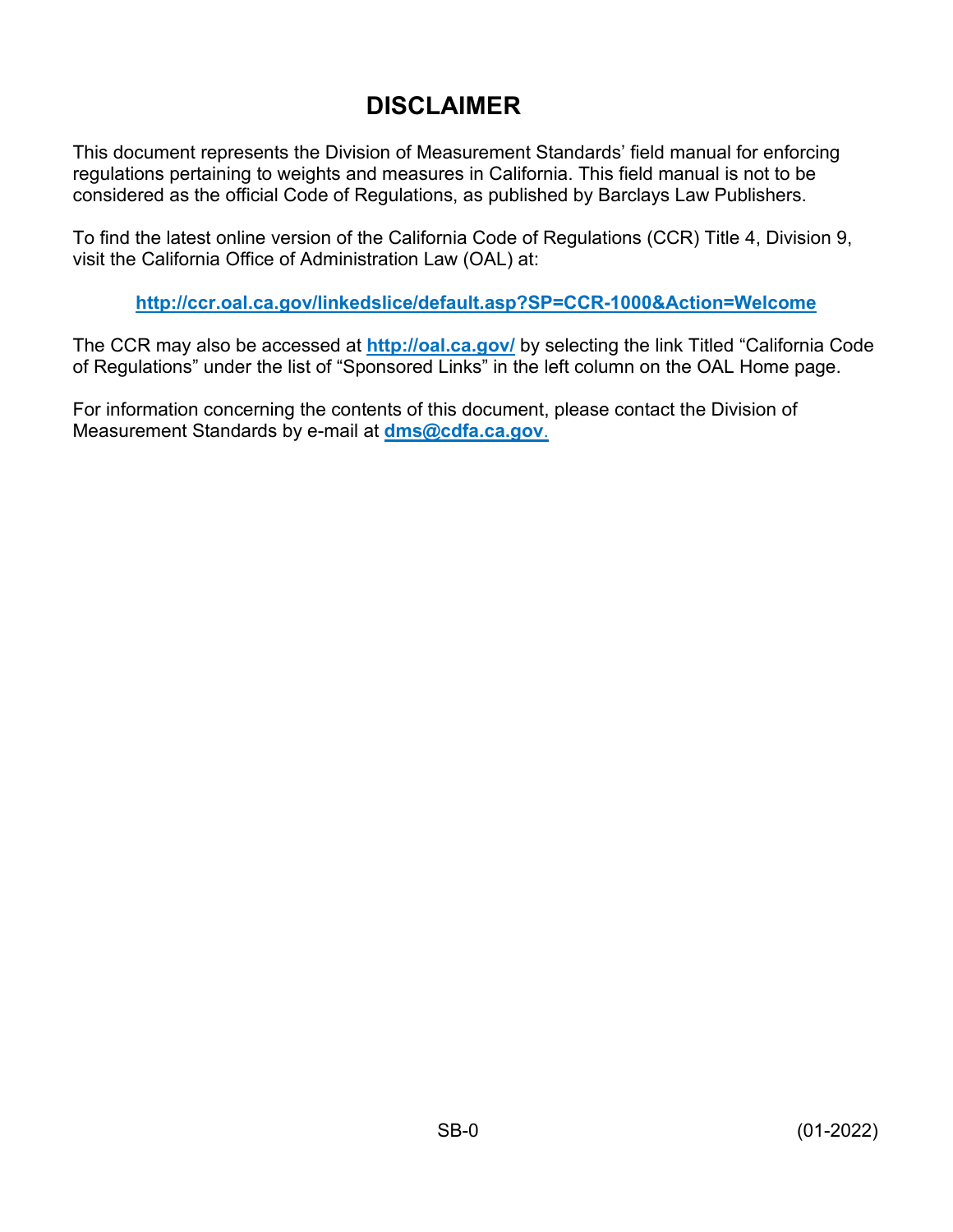### **Chapter 5. Billing for Utility Services**

#### **090. Billing for Utility Service.**

**Application.** This section applies to operators who provide utility service(s) to customers through commercial weighing or measuring devices.

**Definition.** Utility service, for the purpose of this section, means gas, water and electric service or any combination thereof.

**Invoices.** The operator of a utility service system shall provide each customer with an invoice for each billing period. The invoice shall clearly and separately show the following for each of the utility services provided:

(a)The opening and closing meter readings and the dates of those readings.

(b)The identification of all rates and quantities attributable to each block in the applicable rate structure.

(c) The total charge for the billing period.

**Records.** The operator of a metered utility service system shall retain records of all pertinent rate schedules, and individual customer billings for a period of at least 12 months. Such records shall be made available at reasonable times for inspection and copying by the customer and county sealer.

NOTE: Authority: Section 12027, Business and Professions Code. Reference: Sections 12024, 12024.1 and 12024.2, Business and Professions Code.